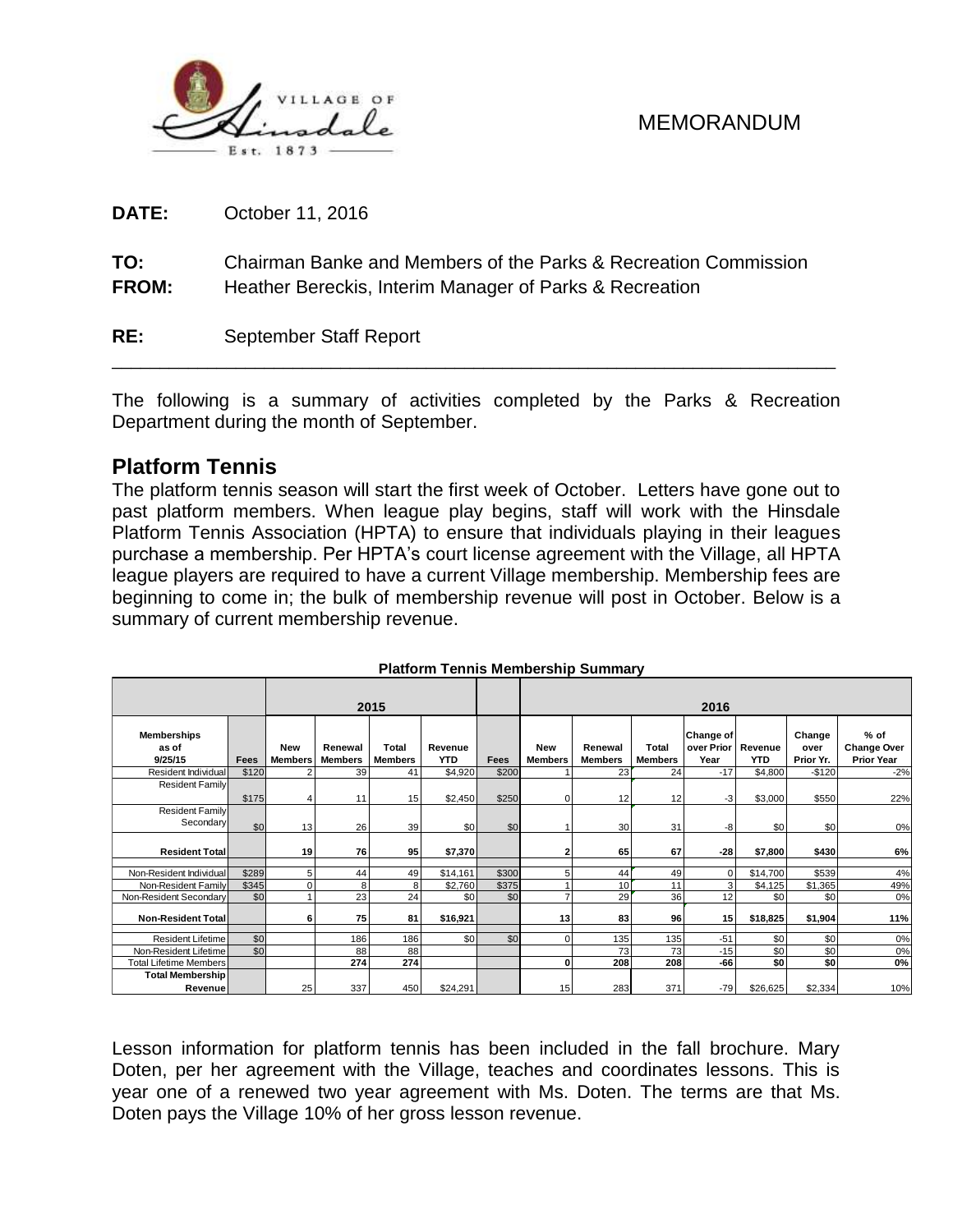



The week of September 22<sup>nd</sup>, Riley Green Mountain, the company that performs annual maintenance on platform courts, was at the courts to complete additional repairs to the snow boards and court screens. Staff evaluated the conditions of the warming hut; it was found that the carpet is in need of replacement. This work is scheduled to take place in early October. Staff has worked with HPTA and Mary Doten on finalize the carpeting choice.

The replacement of the walkways around the courts is scheduled to be completed no later than the second week of October. All courts are open for use and have working lighting. There was a small delay in the delivery of the final walkway decking material; to make the walkways useable for the opening of the platform season, the contractor has installed ¾" plywood walkways. This has been inspected by the Village and will provide walkway access to the courts. The courts can also be accessed by using the perimeter stairways.. Once the decking material has arrived, the final phase of the project will take approximately five days. Access to the courts will remain available for the remainder of the project.

## **Katherine Legge Memorial Lodge**

Preliminary net income for the fiscal year to-date is \$12,572. This is a \$36,629 decrease over the same period of the prior year; this is a result of decreased rentals and increased expenditures.

Rental revenue for the fourth month of the fiscal year is \$11,500. In August, there were five events held at the Lodge, which is seven less than the prior year. This decline in bookings can be attributed to the lack of marketing done as a result of staff turnover during the heavy summer booking season in 2015. Expenses for August are down, which can be directly attributed to the decrease in rental and staff costs.

Staff has developed a comprehensive marketing plan and began increased advertising in July for 2017 bookings. The marketing plan was presented to the Parks & Recreation Commission on September 12<sup>th</sup> and was shared with the Village Trustees via Managers Notes on September 9<sup>th</sup>.

| <b>REVENUES</b>         | August        |                        |               | <b>YTD</b>             | Change                 | 2016-17                 | FY 16-17       | 2015-16                 | FY 15-16       |
|-------------------------|---------------|------------------------|---------------|------------------------|------------------------|-------------------------|----------------|-------------------------|----------------|
|                         | Prior<br>Year | <b>Current</b><br>Year | Prior<br>Year | <b>Current</b><br>Year | Over the<br>Prior year | Annual<br><b>Budget</b> | % of<br>budget | Annual<br><b>Budget</b> | % of<br>budget |
| <b>KLM Lodge Rental</b> | \$24,775      | \$11,500               | \$91,020      | \$51,444               | (\$39,576)             | \$180,000               |                | 29% \$160,000           | 57%            |
| Caterer's Licenses      | \$0           | \$0                    | \$13,266      | \$8,500                | (\$4,766)              | \$15,000                | 57%            | \$15,000                | 88%            |
| Total Revenuesl         | \$24,775      | \$11,500               | \$104,286     | \$59,944               | (\$44,342)             | \$195,000               |                | 31% \$175,000           | 60%            |
|                         |               |                        |               |                        |                        |                         |                |                         |                |
|                         |               |                        |               |                        | Change                 | 2016-17                 | FY 16-17       | 2015-16                 | FY 15-16       |
| <b>EXPENSES</b>         |               | <b>August</b>          |               | <b>YTD</b>             | Over the               | Annual                  | % of           | Annual                  | % of           |
|                         | <b>Prior</b>  | <b>Current</b>         | <b>Prior</b>  | <b>Current</b>         | <b>Prior year</b>      | <b>Budget</b>           | budget         | <b>Budget</b>           | budget         |
|                         | Year          | Year                   | Year          | Year                   |                        |                         |                |                         |                |
| <b>Total Expenses</b>   | \$13,274      | \$7,332                | \$55,084      | \$47,372               | (\$7,713)              | \$212.741               |                | 22% \$199,700           | 28%            |
|                         |               |                        |               |                        |                        |                         |                |                         |                |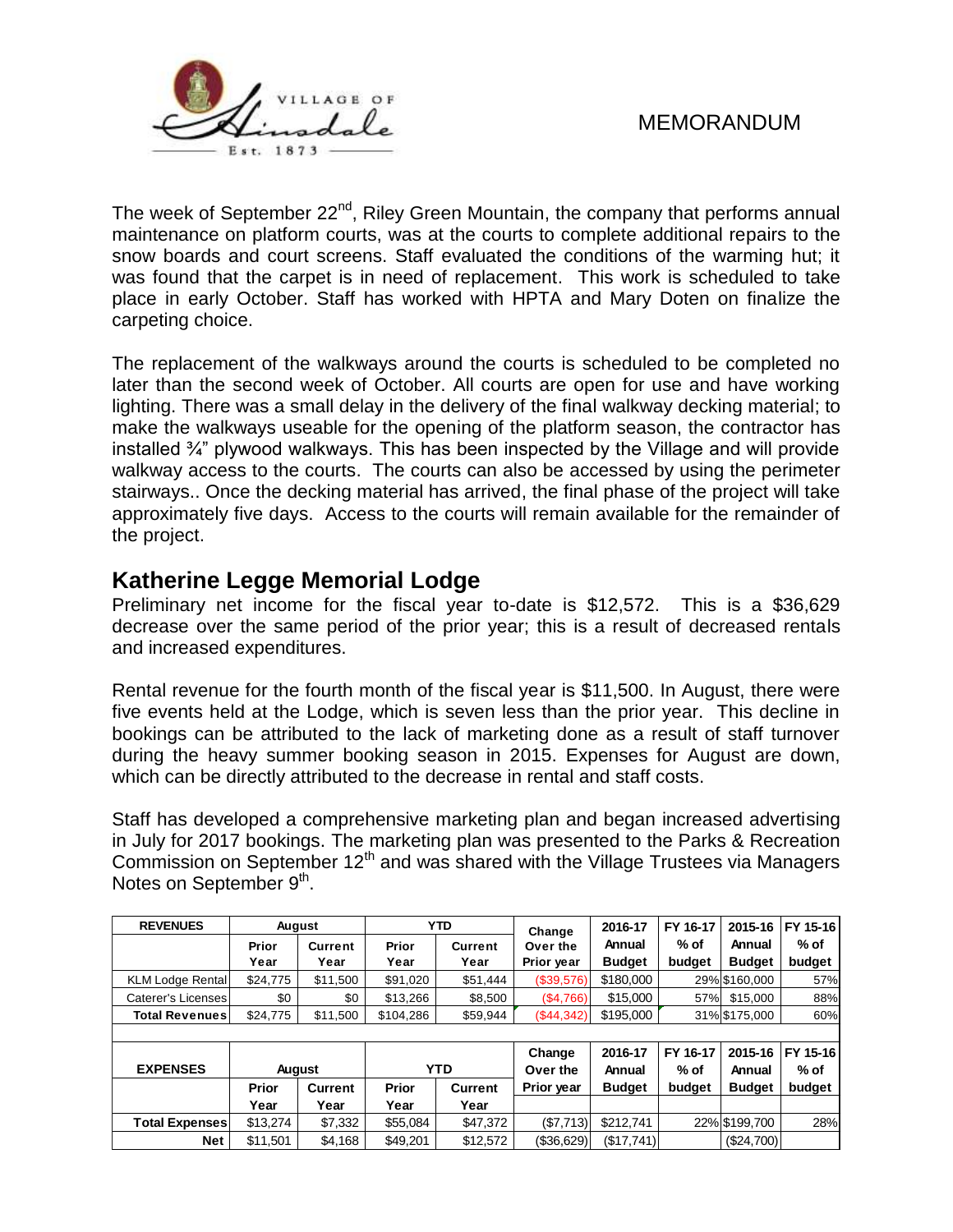

The capital improvement plan includes \$30,000 in funds to repair and expand the outdoor patio at the Lodge. A formal bid was awarded at the Sept  $6<sup>th</sup>$  Board Meeting to the Kenneth Company in the amount of \$32,874.50. The project is projected to take less than a week; work is expected to commence in October and will be scheduled around the events booked at the Lodge.

# **Community Pool**

The Community Pool closed on September  $5<sup>th</sup>$  for the season. Overall pool revenues increased 9% (\$17,265) over the prior year; the largest contributing factor is an increase of 24% (\$11,665) in daily fees. Non-capital related expenses remain virtually the same over the prior year; with capital expenditures, the expenses increased 18% (\$51,482). Staff is preparing the annual pool report to be presented at the November Parks & Recreation meeting.

| As of September 5, 2016       | 2015 Pass Revenue    |                        |          |                 |                             | 2016 Pass Revenue |                 |                |                 |                                      |                                     |
|-------------------------------|----------------------|------------------------|----------|-----------------|-----------------------------|-------------------|-----------------|----------------|-----------------|--------------------------------------|-------------------------------------|
|                               | <b>New</b><br>Passes | Renew<br><b>Passes</b> | Total    | Revenue         | <b>New</b><br><b>Passes</b> |                   | Renew<br>Passes | Total          | Revenue         | %<br>Change<br>Over<br>Prior<br>Year | Change<br>Over the<br>prior<br>year |
| <b>Resident</b>               |                      |                        |          |                 |                             |                   |                 |                |                 |                                      |                                     |
| Nanny                         | 36                   | 45                     | 81       | \$4,635         |                             | 43                | 40              | 83             | \$4,935         | 6%                                   | \$300                               |
| <b>Family Primary</b>         | 80                   | 225                    | 305      | \$88,455        |                             | 90                | 203             | 293            | \$85,870        | $-3%$                                | $-$2,585$                           |
| <b>Family Secondary</b>       | 250                  | 775                    | 1025     | \$0             |                             | 298               | 675             | 973            | \$0             |                                      | \$0                                 |
| Individual                    | 4                    | 13                     | 17       | \$2,740         |                             | 7                 | 13              | 20             | \$3,030         | 11%                                  | \$290                               |
| <b>Senior Pass</b>            | 3                    | 22                     | 25       | \$1,840         |                             | 10                | 23              | 33             | \$2,640         | 43%                                  | \$800                               |
| <b>Family Super</b>           | 3                    | 25                     | 28       | \$9,715         |                             | $\Omega$          | 22              | 22             | \$7,705         | $-21%$                               | $-$2,010$                           |
| Family Super Secondary        | 3                    | 31                     | 34       | \$1,575         |                             | 0                 | 23              | 23             | \$1,080         | $-31%$                               | $-$495$                             |
| Family Super Third            | $\overline{4}$       | 22                     | 26       | \$1,215         |                             | $\Omega$          | 21              | 21             | \$990           | $-19%$                               | $-$225$                             |
| Family Super 4+               | 8                    | 24                     | 32       | \$495           |                             | 3                 | 29              | 32             | \$495           | 0%                                   | \$0                                 |
| <b>Individual Super Pass</b>  | $\mathbf 0$          | 1                      | 1        | \$0             |                             | $\Omega$          | $\Omega$        | $\mathbf 0$    | \$0             |                                      | \$0                                 |
| Senior Super Pass             | $\mathbf 0$          | $\Omega$               | $\Omega$ | \$0             |                             | $\Omega$          | $\Omega$        | $\Omega$       | $\overline{50}$ |                                      | $\overline{50}$                     |
| <b>Resident Total</b>         | 391                  | 1183                   | 1574     | \$110,670       |                             | 451               | 1049            | 1500           | \$106,745       | $-4%$                                | $-$3,925$                           |
|                               |                      |                        |          |                 |                             |                   |                 |                |                 |                                      |                                     |
| <b>Neighborly</b>             |                      |                        |          |                 |                             |                   |                 |                |                 |                                      |                                     |
| Neighbor Family               | 52                   | 13                     | 65       | \$23,810        |                             | 43                | 41              | 84             | \$30,730        | 29%                                  | \$6,920                             |
| Neighborly Individual         | $\mathbf 0$          | $\Omega$               | $\Omega$ | \$0             |                             | $\Omega$          | $\Omega$        | $\Omega$       | \$0             | 0%                                   | \$0                                 |
| Neighbor Addt'l               | 207                  | 38                     | 245      | $\overline{50}$ |                             | 146               | 158             | 304            | $\overline{30}$ | 0%                                   | \$0                                 |
| <b>Neighborly Total</b>       | 259                  | 51                     | 310      | \$23,810        |                             | 189               | 199             | 388            | \$30,730        | 29%                                  | \$6,920                             |
| <b>Non-Resident</b>           |                      |                        |          |                 |                             |                   |                 |                |                 |                                      |                                     |
| Non Resident Family           | 1                    | $\Omega$               | 1        | \$540           |                             | 3                 | $\Omega$        | 3              | \$540           | 0%                                   | \$0                                 |
| Non Resident Family Secondary | 3                    | $\Omega$               | 3        | \$0             |                             | 6                 | 9               | 15             | \$0             | 0%                                   | \$0                                 |
| Non Resident Individual       | 0                    | 1                      | 1        | \$285           |                             | 1                 |                 | $\overline{2}$ | \$500           | 240%                                 | \$215                               |
| Non Resident Senior           | $\mathbf{1}$         | 8                      | 9        | \$1,550         |                             | 7                 | 5               | 12             | \$1,860         | 20%                                  | \$310                               |
| Non Resident Nanny            | 14                   | $\mathbf 0$            | 14       | \$1,260         |                             | 9                 | 3               | 12             | \$990           | 100%                                 | $-$270$                             |
| <b>Non-resident Total</b>     | 19                   | 9                      | 28       | \$3,635         |                             | 26                | 18              | 44             | \$3,890         | 7%                                   | \$255                               |
| 10-Visit                      | 209                  | 64                     | 273      | \$21,110        |                             | 202               | 99              | 301            | \$23,460        | 11%                                  | \$2,350                             |
| <b>TOTAL</b>                  |                      |                        | 2185     | \$159,225       |                             |                   |                 | 2233           | \$164,825       | 4%                                   | \$5,600                             |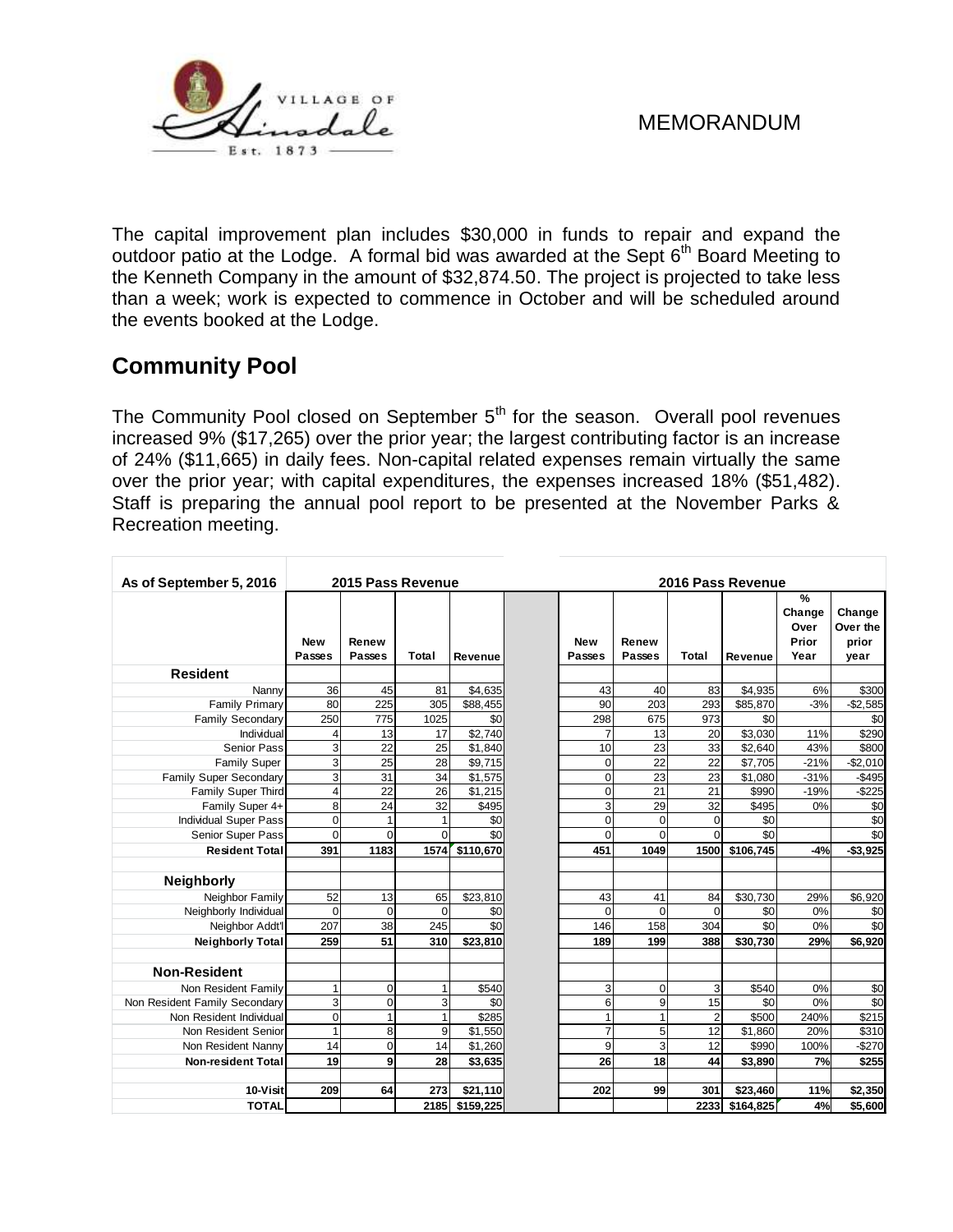

| <b>Daily Fee Revenue</b> |          |          |                         |                                |  |  |  |  |  |
|--------------------------|----------|----------|-------------------------|--------------------------------|--|--|--|--|--|
|                          | 2015     | 2016     | Change<br>over<br>prior | % Over<br><b>Prior</b><br>Year |  |  |  |  |  |
|                          |          |          |                         |                                |  |  |  |  |  |
| May                      | \$935    | \$3,742  | \$2,807                 | 300%                           |  |  |  |  |  |
| June                     | \$10,959 | \$16,036 | \$5,077                 | 46%                            |  |  |  |  |  |
| July                     | \$18,970 | \$17,702 | $-$1,268$               | $-7%$                          |  |  |  |  |  |
| <b>August</b>            | \$14,037 | \$12,424 | $-$1,613$               | $-11%$                         |  |  |  |  |  |
| Sept                     | \$3,078  | \$9,740  | \$6,662                 | 216%                           |  |  |  |  |  |
| Total                    | \$47,979 | \$59.644 | \$11,665                | 24%                            |  |  |  |  |  |

#### **Fall Brochure & Activities**

Staff is finalizing the plans for the annual Fall Festival scheduled for Saturday, October 22<sup>nd</sup>. The event will be held at the grounds of the Hinsdale Middle School (HMS). This is the fifth year the event will be held at HMS. The event will be outdoors, but if there is inclement weather the event will be held indoors at the school. This event is coordinated by the Village in partnership with the Hinsdale Library, Hinsdale Chamber of Commerce, The Community House and The Hinsdalean.

Staff is also in the early planning stages for its winter holiday events. The Holiday Express, formerly known as the Polar Express, is scheduled for Sunday, December  $4<sup>th</sup>$ . Due to the popularity of the event and limited slots provided by Metra, a lottery system is utilized for registration of this event; the deadline to register for the lottery is November 11<sup>th</sup>. Registered participants take the train from Hinsdale to the Aurora station and participants enjoy a buffet, entertainment, crafts and visits with Santa at the Two Brothers Roundhouse banquet facility.

On Saturday, December 3<sup>rd</sup>, families can enjoy Breakfast with Santa at Katherine Legge Memorial Lodge. The event includes a continental breakfast and a visit with Santa.

# **Field/Park Updates**

#### **Robbins & Stough Parks Tennis Court Projects**

The capital improvement plan includes for improvements to the Robbins and Stough Parks tennis courts. Design Perspectives was retained by the Village to draft the bid specifications and to manage the tennis court improvement project. At the September 6<sup>th</sup> Village Board meeting, a contract was awarded to US Tennis Courts Construction Company in the amount not to exceed \$49,332.80. The project is expected to start during the first week of October.